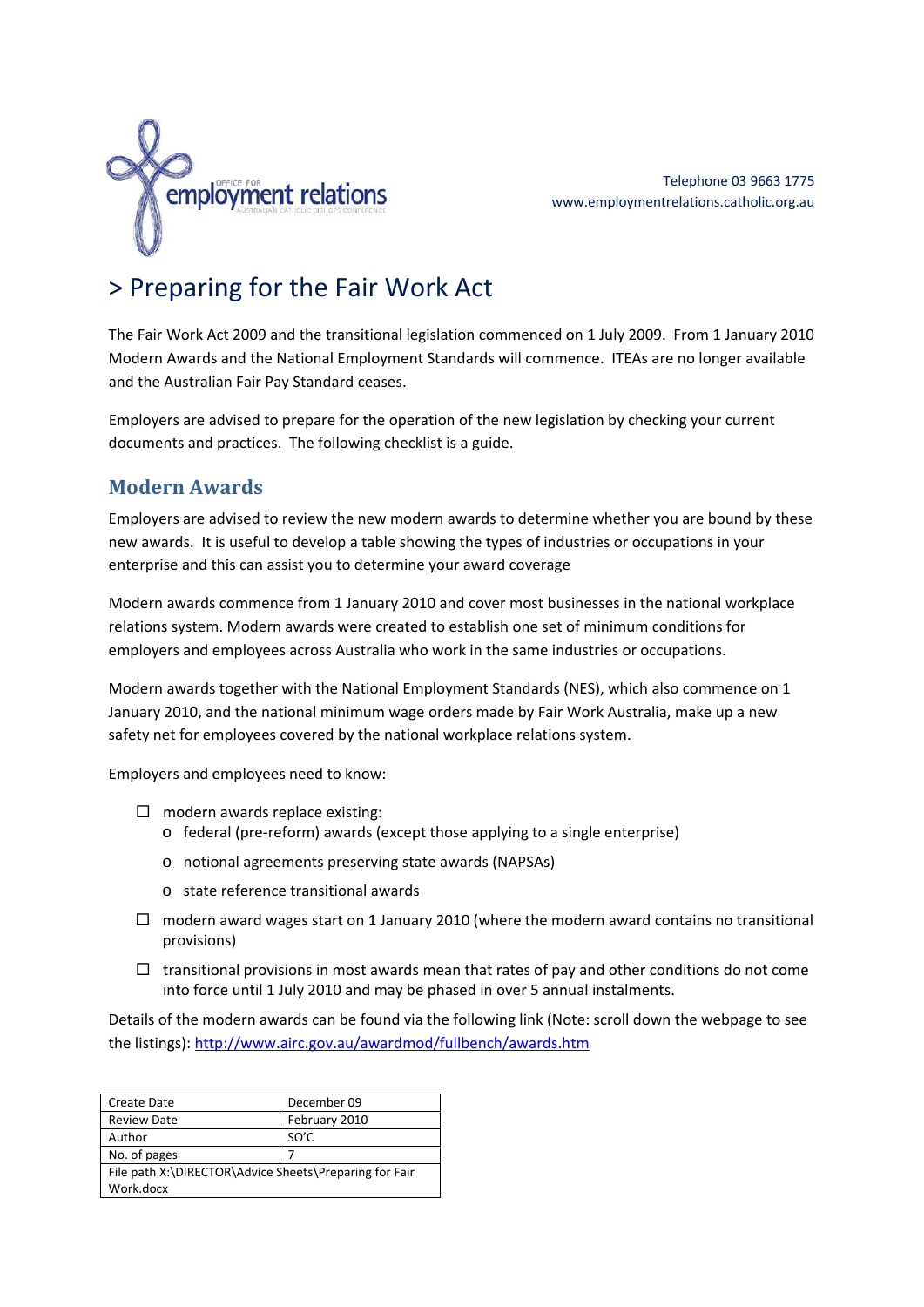# **National Employment Standards**

The following provides guidance on the ten National Employment Standards which come into effect from 1 January 2010. A copy of the National Employment Standards is available from the following link

http://www.workplace.gov.au/NR/rdonlyres/1955FD28‐3178‐44CD‐9654‐ 56A3D5391989/0/NationalDiscussionPaper\_web.pdf

#### **1. Standard hours of work**

- $\Box$  For full time employees this is 38hrs per week
- $\Box$  For all other employees, it is the lesser of 38 hrs and the employee's ordinary weekly hours.
- $\Box$  Have relevant modern awards been checked to see whether they allow an averaging of weekly hours over a specified period?
- $\Box$  Employees may be asked to work additional reasonable hours. In determining "reasonable hours", several factors may be taken into consideration for example the 'standard' in the industry, the effect on family responsibilities and the frequency of the request.

#### **2. Flexible working arrangements**

- $\Box$  Employees with a child or children under the age of six, or a child with disability under the age of 18 may request flexible work arrangements.
- $\Box$  In order to do this, a full time or part time employee has to have completed 12 months of continuous service. A casual employee has to have been employed in a regular and systematic pattern for 12 months, and have a reasonable expectation of continuing engagement with the employer.
- $\Box$  The request has to be made by the employee in writing, detailing the changes sought, and the reason for the change.
- $\Box$  The employer must inform the employee whether the request has been granted or rejected within 21 days of receiving it. The request can only be rejected on business grounds.
- $\Box$  If the request has been rejected, the employee must be informed in writing of the reason(s) for rejection.

#### **3. Parental Leave**

- $\Box$  Has the employee (other than a casual employee) completed at least 12 months of continuous service? If "yes" then employee is eligible for parental leave.
- $\Box$  If a casual employee, has the employee been engaged in a regular and systematic pattern for 12 months, and has a reasonable expectation of continuing engagement with the employer? If "yes" then employee is eligible for parental leave.
- $\Box$  Eligible employees are entitled to 52 weeks of unpaid parental leave.
- $\Box$  Parental leave must be taken in a single continuous period.
- $\Box$  For female employees who are pregnant, parental leave may start up to 6 weeks before expected birth of the child, but not later than the birth of the child.
- $\Box$  If pregnant employee continues to work through the period of 6 weeks before expected birth of the child, the employee is required to produce a doctor's certificate stating that she is fit to carry out the required duties.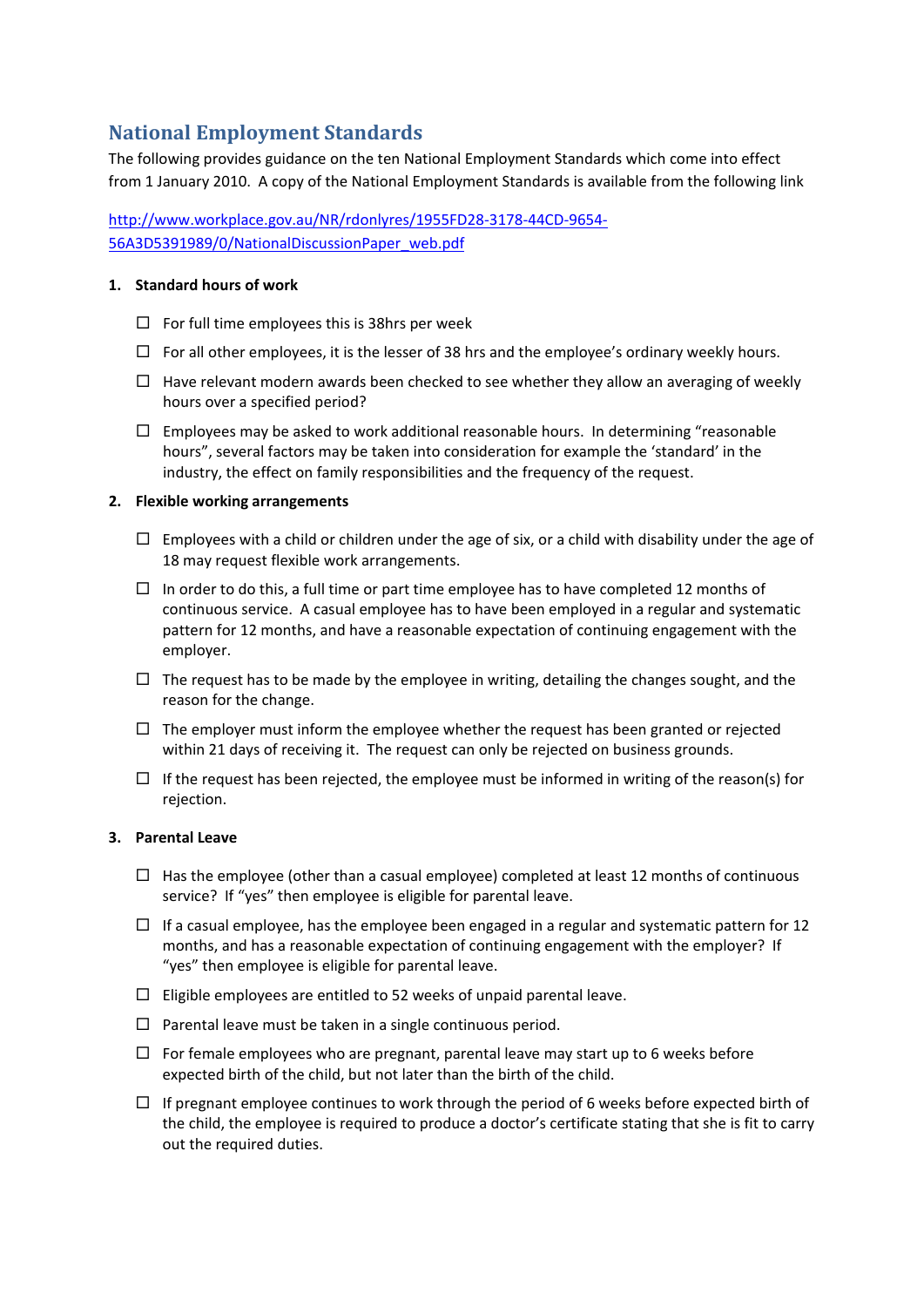- $\Box$  An employee's spouse/partner is entitled to take a period of 3 weeks or less concurrent leave after the date of birth of the child. (Note: leave may start earlier and end up to 3 weeks later if agreed to by employer)
- $\Box$  An employee is required to give notice of the intention to take parental leave at least 10 weeks before the start date of the leave. The notice must state the starting date and the end date of the leave.
- $\Box$  Unpaid parental leave can be extended by up to an additional 52 weeks, as long as notice to extend is given 4 weeks before the end of the first parental leave period.
- $\Box$  A female employee is entitled to special unpaid maternity leave if she is unfit to work due to a pregnancy‐related illness; or if the pregnancy ends within 28 weeks of the expected birth of the child.

#### **4. Annual leave**

- $\Box$  All employees other than casuals are entitled to 4 weeks of paid annual leave for each year of service; or
- $\Box$  If a modern award applies and defines the employee as a shift worker, the employee is entitled to 5 weeks of annual leave for each year of service.
- $\Box$  Annual leave is accrued progressively during the years of service
- $\Box$  Annual leave is taken during a period agreed to between the employee and employer
- $\Box$  Public holiday days are not counted as annual leave days if they fall within a period of annual leave.
- $\Box$  An employer must pay an employee the base rate of pay for the hours that would have been worked during the annual leave period
- $\Box$  When employment of comes to an end, the employee must be paid for any untaken accrued annual leave
- $\Box$  If any modern awards apply to positions in your organisation, check the following provisions:
- $\Box$  Provisions for cashing out of paid annual leave
- $\Box$  Provisions for requiring an employee to take paid annual leave under certain circumstances
- $\Box$  Any other provisions related to annual leave

#### **5. Personal, carer's and compassionate leave**

- $\Box$  Employees other than casuals are entitled to 10 days of paid personal/carer's leave for each year of service
- $\Box$  Entitlement to personal/carer's leave accrues progressively during each year of service according to the ordinary hours worked.
- $\Box$  If a public holiday falls during a period of personal/carer's leave, it is not taken to be a day of personal/carer's leave.
- $\Box$  An employer must pay the employee at the base rate of pay for the ordinary hours which would have been worked during the period of paid personal/carer's leave.
- $\Box$  Check any modern awards which may apply to positions in your organisation for provisions for cashing out of paid personal/carer's leave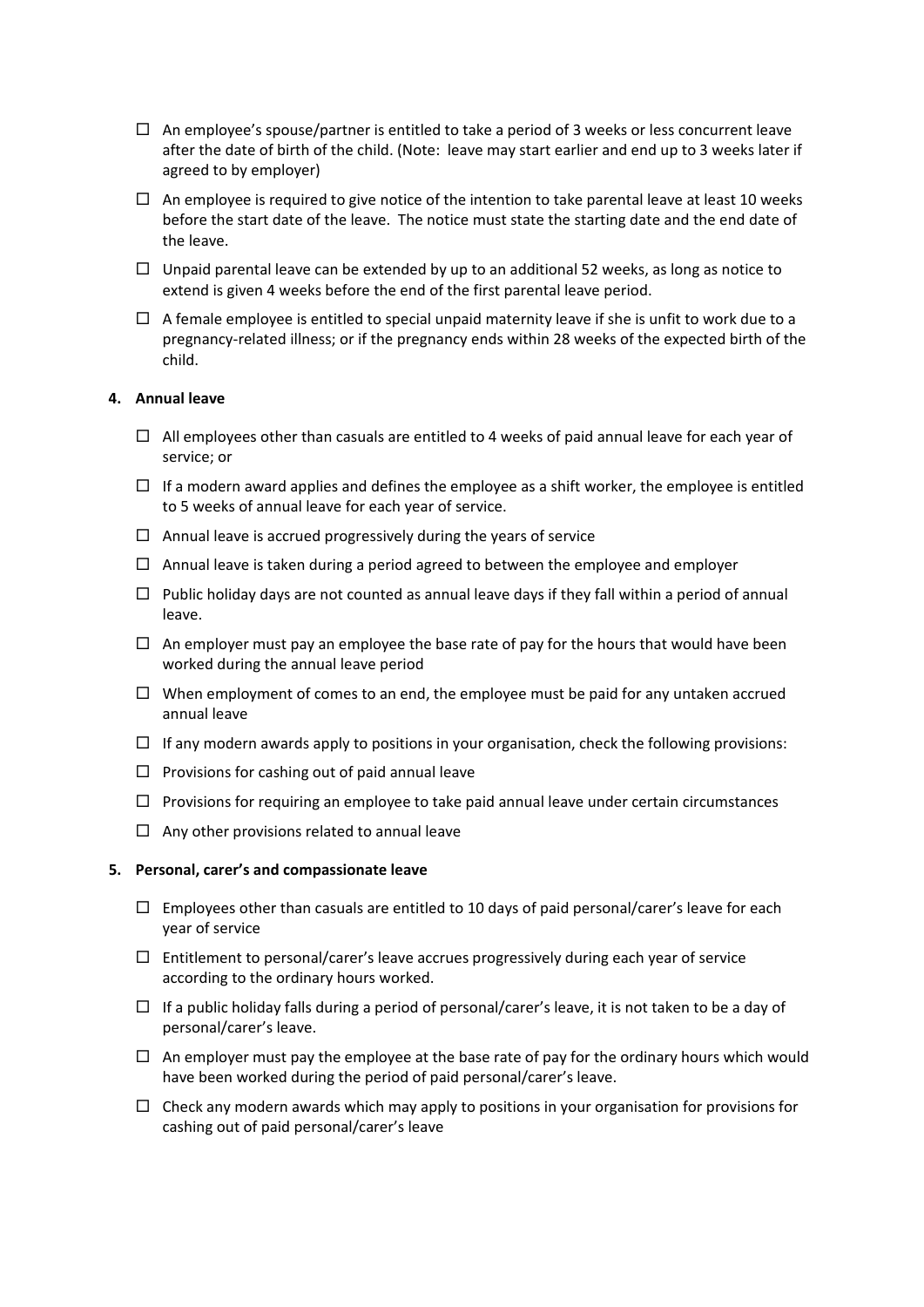- $\Box$  An employee is entitled to 2 days of unpaid carer's leave for each occasion where a member of the immediate family or household requires care due to illness or emergency.
- $\Box$  Unpaid carer's leave cannot be taken if employee has paid carer's leave available.
- $\Box$  Unpaid carer's leave can be taken as a continuous period of up to 2 days, or as agreed to by employee and employer.
- $\Box$  An employee is entitled to 2 days compassionate leave on each occasion

#### **6. Community services leave**

This form of leave applies to jury service, voluntary emergency management activity or any other activity that is of a community services nature prescribed in regulations.

With exception of jury service, an employee is entitled to be absent from employment for:

- $\Box$  the time that they are engaged in that activity
- $\Box$  reasonable travelling time associated with activity
- $\Box$  reasonable rest time following that activity
- $\Box$  Employee must give notice to employer regarding start and end date of leave.
- $\square$  Employer may request evidence of community service
- $\Box$  For employees other than casuals who are performing jury service, the employer must pay the employee at the employee's base rate of pay for their ordinary hours of work for that period.
- $\Box$  The employer may request the employee to provide evidence of total amount of jury service pay. In this case the amount payable to the employee is reduced by the total amount of jury service pay that has been paid.
- $\Box$  If an employee is absent due to jury service for periods of more than 10 days in total, the employer is only required to pay the first 10 days of absence.

#### **7. Long service leave**

- $\Box$  An employee is entitled to long service leave in accordance with applicable award-derived long service leave provisions unless
- $\Box$  There is a workplace agreement or AWA in place which is applicable or any other agreement or award as stated in section 53 (1)(b)

#### **8. Public holidays**

- $\Box$  An employee is entitled to be absent from work on a public holiday, and to be paid for that day
- $\Box$  An employer can ask an employee to work on a public holiday if the request is reasonable.
- $\Box$  An employee can refuse to work on a public holiday under certain circumstances
- $\Box$  Check provisions in modern awards for provisions for the substitution of day or part-day that would otherwise be a public holiday

#### **9. Notice of Termination and Redundancy Pay**

 $\Box$  Employer must give employee a written notice of the date of termination before the date of termination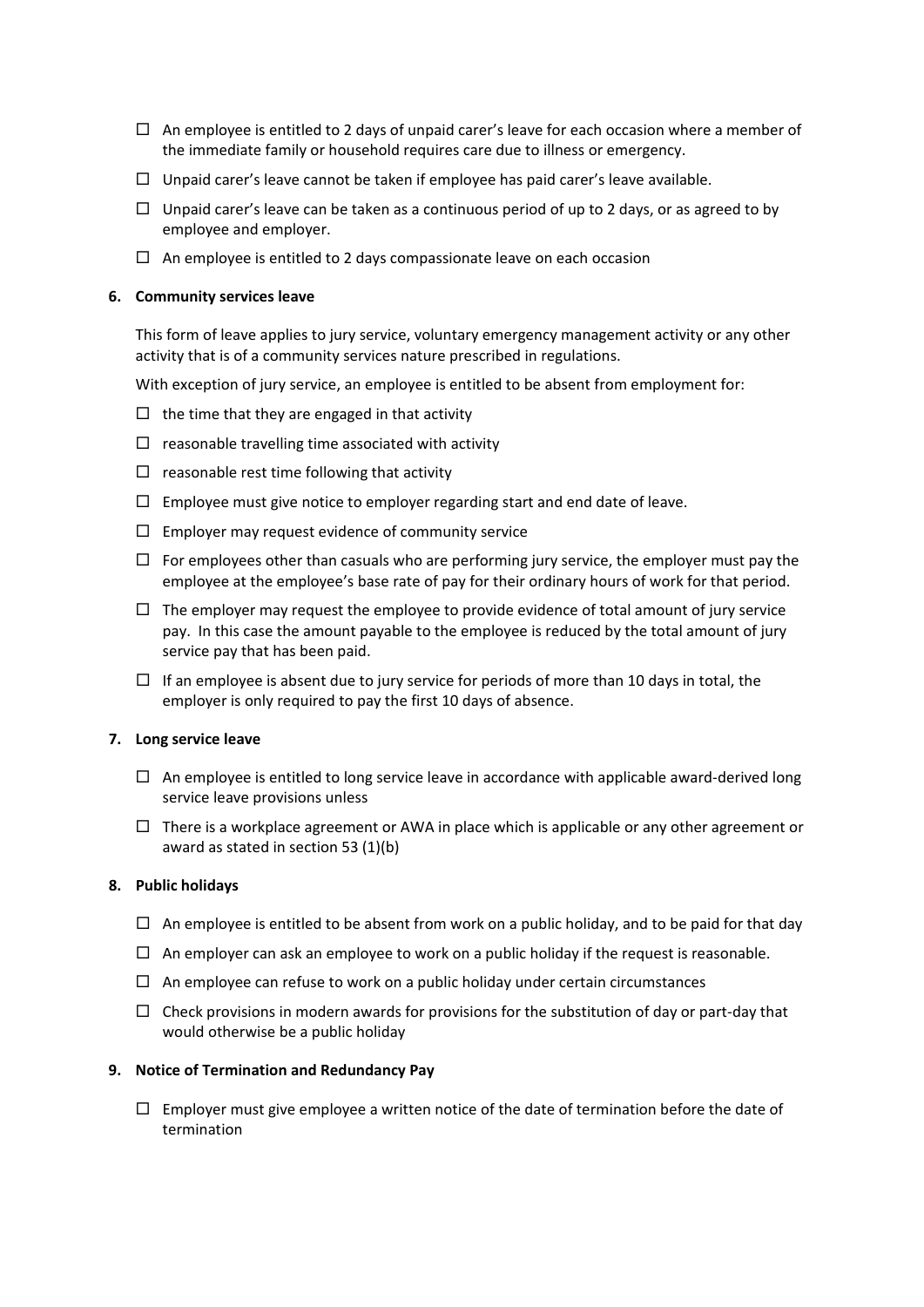$\Box$  The time between giving notice and termination date is at least the minimum period of notice (Section 57)

| Service                                                                      | Minimum notice period |  |
|------------------------------------------------------------------------------|-----------------------|--|
| Not more than 1 year                                                         | 1 week                |  |
| More than 1 year but not more than 3                                         | 2 weeks               |  |
| More than 3 years, but not more than 5                                       | 3 weeks               |  |
| More than 5 years                                                            | 4 weeks               |  |
| The notice is increased by 1 week if the employee is 45 years of age and has |                       |  |
| completed at least 2 years of service with employer                          |                       |  |

- $\Box$  The employer may pay the employee in lieu of notice at the full rate of pay for the hours that the employee would have worked until the end of the minimum notice period.
- $\Box$  Check any applicable modern award for provisions specifying the period of notice an employee must give in order to terminate employment
- $\Box$  An employee may be made redundant if the position no longer exists in the organisation or because of insolvency or bankruptcy of the employer
- $\Box$  In this case the employee is entitled to be paid redundancy pay
- $\Box$  Redundancy pay should meet the minimum requirements set out in Section 60 (2)

| Service                                 | Pay      |
|-----------------------------------------|----------|
| At least 1 year but less than 2 years   | 4 weeks  |
| At least 2 years but less than 3 years  | 6 weeks  |
| At least 3 years but less than 4 years  | 7 weeks  |
| At least 4 years but less than 5 years  | 8 weeks  |
| At least 5 years but less than 6 years  | 10 weeks |
| At least 6 years but less than 7 years  | 11 weeks |
| At least 7 years but less than 8 years  | 13 weeks |
| At least 8 years but less than 9 years  | 14 weeks |
| At least 9 years but less than 10 years | 16 weeks |
| At least 10 years                       | 12 weeks |

 $\Box$  Section 60 does not apply if the employee's continuous service was less than 12 months or the employer was a small business

#### **10. Fair Work Information Statement**

- $\Box$  Ensure that the Fair Work Information Statement is provided to all existing employees
- $\Box$  Provide a copy of Fair Work Information Statement is provided to all new employees
- $\Box$  Provide all employees with a copy of the Fair Work Information Statement if any changes are made to this document by Fair Work Australia

### **Employment Contracts**

- $\Box$  Update legislative references in contracts
- $\Box$  Include flexibilities eg. Agreement about taking annual leave